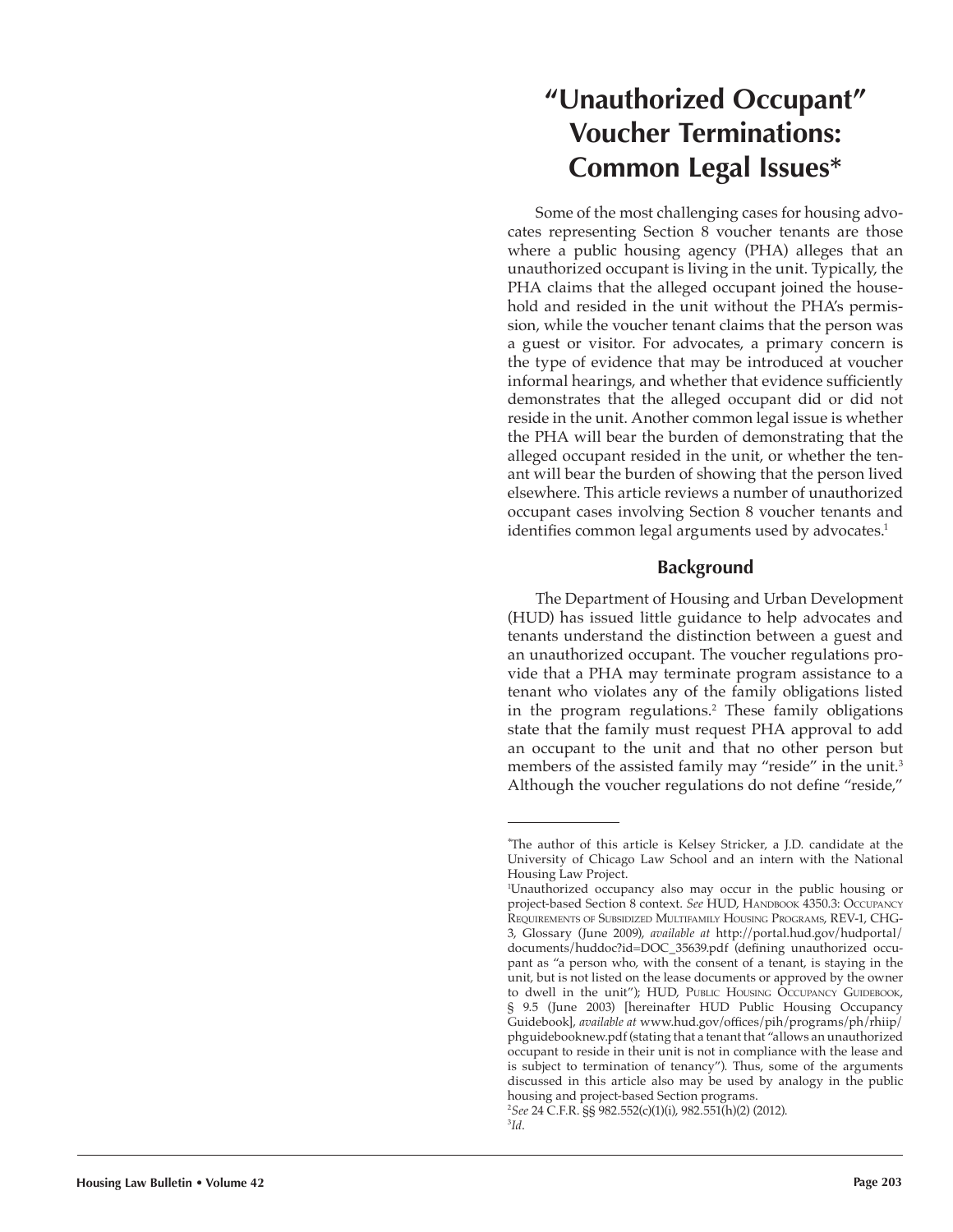HUD's general program requirements define "guest" as "a person temporarily staying in the unit with the consent of a tenant or other member of the household."<sup>4</sup> The regulations do not indicate how many days a person may stay in a unit before he is no longer considered a guest.

Given the lack of guidance from HUD, PHAs have significant discretion to adopt policies that dictate how long a guest or visitor may stay in a voucher tenant's unit.<sup>5</sup> Each PHA should establish a policy that clearly defines how long a person may stay in the unit before he becomes an unauthorized occupant rather than a guest.<sup>6</sup> PHA policies vary considerably regarding how long a person may stay in the unit before being considered an unauthorized occupant.<sup>7</sup> Many PHAs' Administrative Plans also include provisions with some variation of the following: the absence of another permanent address is considered evidence of unauthorized residence, statements by landlords or neighbors may be considered by the PHA, use of a tenant's address for any non-temporary purpose is considered evidence of unauthorized residence, and the burden of proof that the person is a visitor or guest rests on the tenant.<sup>8</sup> Some PHAs provide exceptions to guest policies for children who stay less than 50% of the year at the unit and for care of a relative who is recovering from a medical procedure and has documentation of a separate residence.<sup>9</sup>

HUD regulations govern voucher terminations in unauthorized occupant cases.10 A PHA must offer the tenant an informal hearing when the PHA determines that assistance will be terminated for the tenant's alleged violation of family obligations.<sup>11</sup> The purpose of the informal hearing is to review the potential termination to determine the validity of the decision and prevent erroneous terminations.12 At the hearing, the PHA and the family "must be given the opportunity to present evidence, and may question any witnesses."13 However, "evidence may be considered without regard to admissibility under the rules of evidence applicable to judicial proceedings."<sup>14</sup> Factual determinations are to be based on the preponderance of evidence presented at the hearing.<sup>15</sup> The hearing officer must issue a written decision that includes the reasons for the decision.<sup>16</sup>

The issues that arise most often in voucher terminations based on unauthorized occupancy include assignment of the burden of proof, sufficiency of the evidence, use of hearsay evidence, and the tenant's right to crossexamine adverse witnesses. Advocates have raised these issues in affirmative litigation against PHAs and, where state procedure permits, in judicial proceedings appealing a PHA's administrative hearing decision. Each of these issues is discussed in detail below.

# **Assignment of the Burden of Proof**

In several unauthorized occupant cases, advocates have argued that the burden of proof at the informal hearing was improperly placed on the voucher participant, violating the participant's right to due process under the 14th Amendment. Federal regulations do not dictate which party bears the burden of proof in voucher termination hearings.<sup>17</sup> However, Supreme Court precedent suggests that "where deprivations of benefits necessary for survival are concerned, the initial burden of proof must fall on the government."18 Further, in the landmark case *Basco v. Machin* the 11th Circuit held that PHAs bear the burden of persuasion at Section 8 voucher termination hearings.<sup>19</sup>

<sup>13</sup>24 C.F.R. § 982.555(e)(5) (2012).

<sup>4</sup> *See* 24 C.F.R. § 5.100 (2012).

<sup>5</sup> *See* HUD Public Housing Occupancy Guidebook, *supra* note 1, § 9.5 ("Residents of any public housing community have the right to receive visitors and guests at their homes if they follow the policies established by the PHA for this purpose."). While the Guidebook governs public housing, it may be helpful to consider how HUD has addressed guests and unauthorized occupants in this context.

<sup>6</sup> *See* 24 C.F.R. § 982.54(a) (2012) ("The PHA must adopt a written administrative plan that establishes local policies for administration of the program in accordance with HUD requirements… The administrative plan states PHA policy on matters for which the PHA has discretion to establish local policies.").

<sup>7</sup> *Compare* Hammond v. Akron Metro. Hous. Auth., 2011 WL 2175801, at \*2 (Ohio Ct. App. June 1, 2011) (no more than 15 days in a 12-month period) *and* Boston Housing Authority, Leased Housing Division Administrative Plan for Section 8 Programs 245 (Dec. 6, 2011) (no more than 14 cumulative days in a year), *available at* http://www.bostonhousing.org/ pdfs/LHS2012AdminPlan.pdf, *with* San Francisco Housing Authority, Housing Choice Voucher Administrative Plan 31 (July 2011) [hereinafter San Francisco Housing Authority Administrative Plan] (no more than 15 consecutive days), *available at* http://sfha.org/SFHA\_Admin\_Plan\_2011. pdf, *and* Chicago Housing Authority, Administrative Plan for the Housing Choice Voucher Program ¶ 3-I.J. (May 8, 2012) [hereinafter Chicago Housing Authority Administrative Plan], (no more than 30 consecutive days or 90 cumulative days in a 12-month period), *available at* http://www.thecha.org/filebin/hcv/5.8.12\_HCV\_Administrative\_Plan\_ Final\_Uploaded\_to\_web.pdf.

<sup>8</sup> *See* Cuyahoga Metropolitan Housing Authority, Administrative Plan for the Housing Choice Voucher Program 2012, § 6.8 (Aug. 2011), *available at*  http://www.cmha.net/hcvp/docs/cmhahcvp2012AdminPlan.pdf; San Francisco Housing Authority Administrative Plan, *supra* note 7, at 31; Tampa Housing Authority, Assisted Housing Admin Plan, § 6.10 (May 29, 2012), *available at* http://www.thafl.com/depts/assist\_housing/ adminplan/Admin-Plan.pdf; C. Martin (Marty) Lawyer, III, *Eleventh Circuit Limits Section 8 Housing Subsidy Terminations and Defines and Applies "Burden of Persuasion,"* 42 Clearinghouse Rev. 194 (July-Aug. 2008). 9 *See* Chicago Housing Authority Administrative Plan, *supra* note 7,

<sup>¶ 3-</sup>I.J; Hawaii Public Housing Authority, Administrative Plan, ¶ 3-I.J (Nov. 23, 2011) *available at* http://www.hcdch.hawaii.gov/housingplans/ Section8AdminPlan/S8%20Admin%20Plan%2011-11.pdf; San Antonio Housing Authority, Administrative Plan for the Section 8 Housing Choice Voucher Program, ¶ 3-I.J (July 1, 2011) *available at* www.saha. org/aboutsaha/pdfs/2011 Administrative Plan.pdf.

<sup>10</sup>*See* 24 C.F.R. § 982.555 (2012).

<sup>11</sup>*Id*. § 982.555(a).

<sup>12</sup>*See* HUD, Housing Choice Voucher Guidebook, 7420.10G, Ch. 16 (Apr. 2001), *available at* portal.hud.gov/hudportal/documents/ huddoc?id=DOC\_11760.pdf.

<sup>14</sup>*Id*.

<sup>15</sup>*Id*. § 982.555(e)(6). <sup>16</sup>*Id*.

<sup>&</sup>lt;sup>17</sup>Carter v. Olmsted County Hous. & Redev. Auth., 574 N.W.2d 725, 731 (Minn. Ct. App. 1998).

<sup>18</sup>*Id*. (citing Goldberg v. Kelly, 397 U.S. 254, 264 (1970)).

<sup>19</sup>514 F.3d 1177, 1183 (11th Cir. 2008).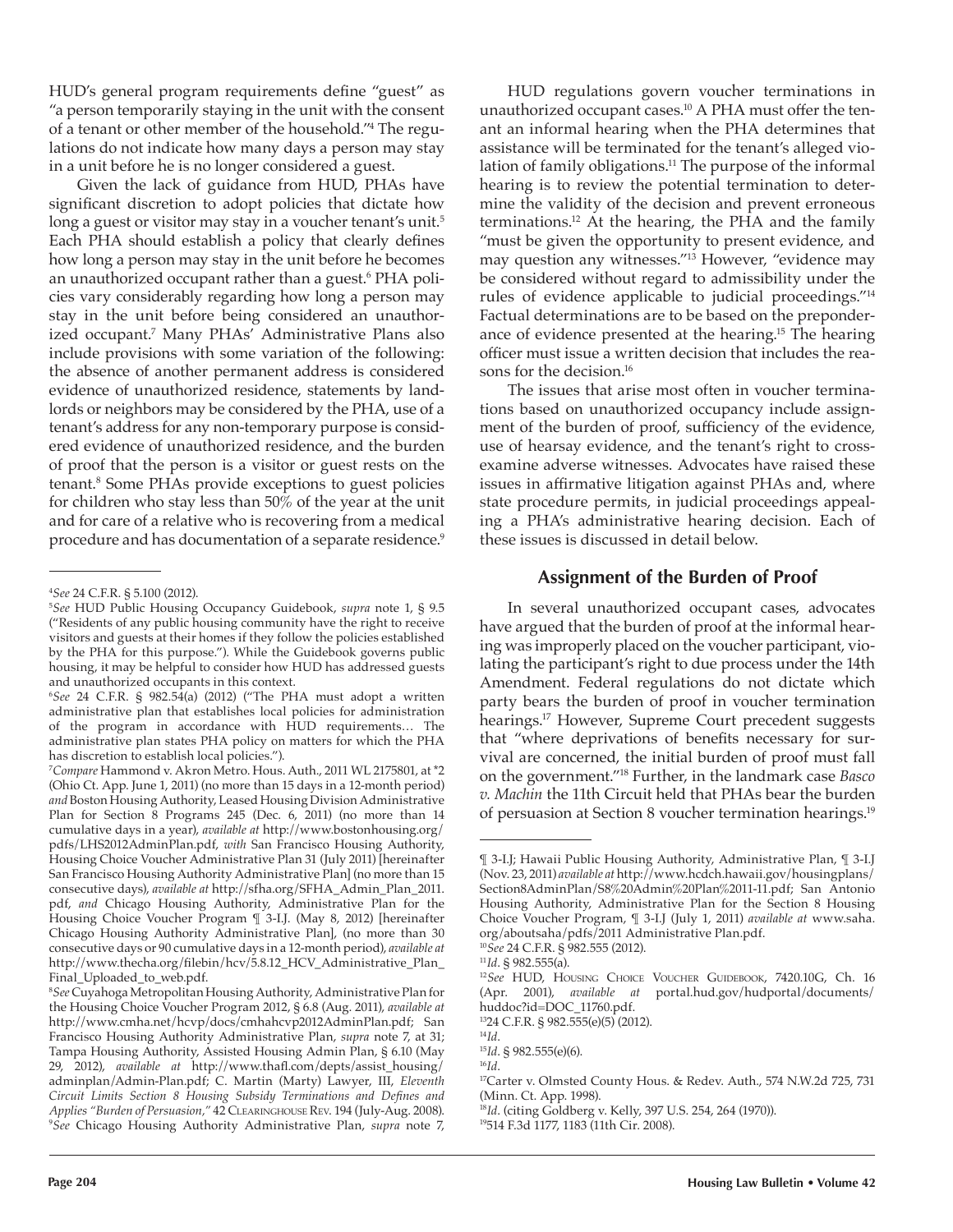This means that the PHA must "initially present sufficient evidence to establish a prima facie case that an unauthorized individual" has resided in the unit in violation of the PHA's policies.<sup>20</sup> Once a PHA has met its burden of persuasion, the tenant has the burden of production to rebut the evidence by showing that the alleged unauthorized occupant is a visitor or guest.<sup>21</sup> Other courts have followed the *Basco* holding in assigning the initial burden of persuasion to the PHA.22 However, courts may disagree on how much evidence a PHA must present to meet this burden. If a court requires that the PHA offer only a minimal amount of evidence to establish a prima facie case that an unauthorized occupant resided in the unit, the burden effectively shifts to the tenant to defend against the allegation.

*Basco v. Machin* illustrates the importance of requiring the PHA to bear the initial burden of persuasion to demonstrate the presence of an unauthorized occupant. In *Basco*, the PHA terminated the tenant's voucher after obtaining two police reports stating that a man was living in the tenant's unit.<sup>23</sup> While the man's last name was the same in both police reports, each report had a different first name.24 At the informal hearing, the PHA's evidence consisted only of copies of the two police reports.25 The tenant presented testimony and notarized letters from various sources stating that the individual in question did not live at the residence.<sup>26</sup> At the voucher termination hearing, the hearing officer upheld the PHA's decision to terminate the tenant's benefits.<sup>27</sup> The tenant filed an action in federal district court, alleging deprivation of procedural due process because the burden of proof was improperly placed on her at the hearing.<sup>28</sup> The district court granted summary judgment in favor of the PHA.29 On appeal, the 11th Circuit noted that the PHA offered no evidence establishing that the two men named in the police reports were the same person.<sup>30</sup> As a result, the PHA failed to offer evidence establishing the amount of time the alleged unauthorized occupant had stayed in the unit.31 Accordingly, the 11th Circuit concluded that the two police reports the PHA relied upon were legally

insufficient to establish a prima facie case and, therefore, the PHA did not meet its burden of persuasion.<sup>32</sup>

In contrast to the *Basco* decision, the court in *Hammond v. Akron Metropolitan Housing Authority* found that the PHA met its initial burden of persuasion to demonstrate the presence of an unauthorized occupant.<sup>33</sup> The tenant argued that the hearing officer's decision violated her right to due process by improperly placing the burden of proof on her.34 At the hearing, the PHA presented evidence that the alleged unauthorized occupant used the tenant's address as his mailing address, the tenant admitted that the occupant stayed at the unit one or two nights a week over a period of several months, and the alleged occupant's mother complained to the PHA that her son was living at the tenant's residence.<sup>35</sup> The court found that this evidence established a prima facie case that an unauthorized occupant resided in the unit.<sup>36</sup> The court distinguished the PHA's evidence from the two police reports presented in *Basco*, noting that the tenant did not dispute that the individual had stayed at the unit and received mail at her address.<sup>37</sup> Accordingly, the court upheld the hearing officer's termination decision.<sup>38</sup>

#### **Sufficiency of the Evidence**

In unauthorized occupant cases, questions often arise as to whether the PHA presented sufficient evidence to demonstrate that the alleged occupant resided with the voucher holder. PHAs typically rely on police reports, testimony from landlords and neighbors, or the use of the unit's address to receive mail to prove that an individual is an unauthorized occupant, raising questions as to the types of evidence and the amount needed to prove occupancy.39 HUD regulations provide that "factual determinations relating to the individual circumstances of the family shall be based on a preponderance of the evidence presented at the hearing."40 However, courts may limit review to a question of whether the decision was against "the manifest weight of the evidence" rather than a question of "where the preponderance lies."41 Even when a

<sup>20</sup>*Id*. at 1182.

 $^{21}\!Id.$ 

<sup>22</sup>*See* Lane v. Fort Walton Beach Hous. Auth., 2011 WL 5826040 (N.D. Fla. Nov. 18, 2011) (finding that the Section 8 case manager's testimony about sex offender registration was sufficient to meet the initial burden of persuasion); Williams v. Hous. Auth. of Raleigh, 595 F. Supp. 2d 627, 633 (E.D.N.C. 2008), *aff'd*, 2009 WL 321628 (4th Cir. Feb. 10, 2009) (the PHA had the ultimate burden of proof on the substantive decision to terminate tenant's voucher).

<sup>23</sup>*Basco*, 514 F.3d at 1179.

<sup>&</sup>lt;sup>24</sup>Id. (the first police report listed "Emanuel Jones" while the second police report listed "Elonzel Jones").

<sup>25</sup>*Id*. at 1180.

<sup>26</sup>*Id*.

<sup>27</sup>*Id*.

<sup>28</sup>*Id*.

<sup>29</sup>*Id*. at 1181. <sup>30</sup>*Id*. at 1183.

<sup>31</sup>*Id*.

<sup>32</sup>*Id*.

<sup>33</sup>2011 WL 2175801, at \*1 (Ohio Ct. App. June 1, 2011). Although the tenant also argued that the termination violated her rights under the federal Violence Against Women Act, the court did not consider this issue because the tenant did not raise the issue at the informal hearing or present sufficient evidence of domestic violence.

<sup>34</sup>*Id*.

<sup>35</sup>*Id*. at \*2.

<sup>36</sup>*Id*.

<sup>37</sup>*Id*. at \*3.

<sup>38</sup>*Id*. at \*4.

<sup>39</sup>Margaretta E. Homsey, *Procedural Due Process and Hearsay Evidence in Section 8 Housing Voucher Termination Hearings*, 51 B.C. L. Rev. 517, 520 (2010).

<sup>40</sup>24 C.F.R. § 982.555(e)(6) (2012).

<sup>41</sup>Kurdi v. DuPage County Hous. Auth., 514 N.E.2d 802, 807 (Ill. App. Ct. 1987) (reversing the hearing officer's decision because the record did not show evidentiary support for the termination).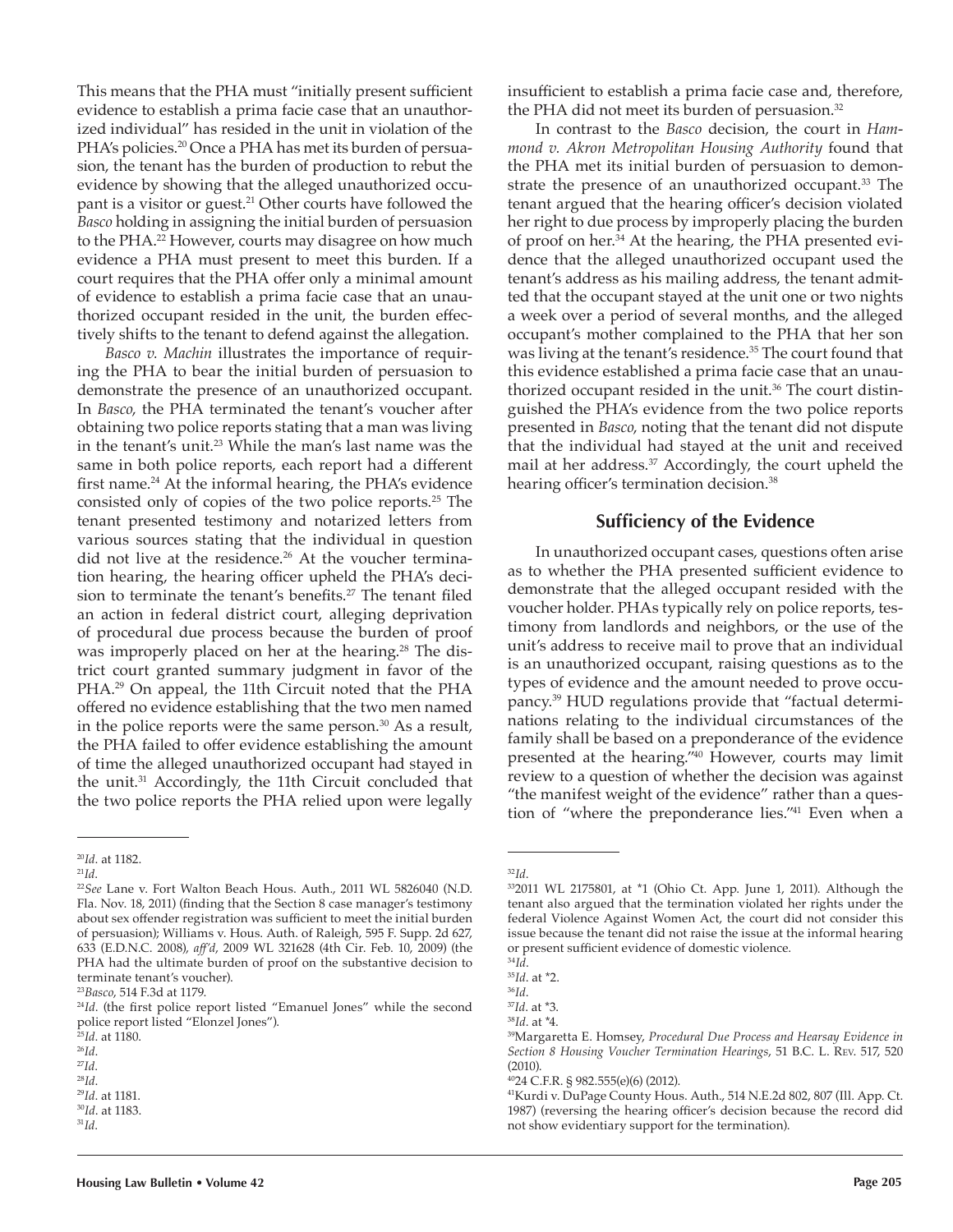PHA presents some evidence at the hearing, a court nonetheless may find the evidence to be insufficient if it does not actually show that the person lived in the unit for the required period of time to violate the PHA's guest policy.<sup>42</sup>

*Carter v. Olmsted County Housing and Redevelopment Authority* is an example of a case where a tenant successfully challenged the sufficiency of the evidence used as a basis for terminating her voucher.<sup>43</sup> The hearing officer relied on the following in determining that an unauthorized person lived in the tenant's unit: (1) a phone message from the landlord's daughter stating that the alleged occupant was living with the tenant; (2) lack of evidence of a permanent address for the occupant; (3) a letter the occupant sent to the PHA stating that he was "moving out"; and (4) the occupant's receipt of mail at the address.<sup>44</sup> The appellate court determined that the phone message from the landlord's daughter was insufficient because there was no record of the facts that led the daughter to believe that the individual was residing in the tenant's unit rather than visiting.45 The court determined that the alleged occupant's use of the phrase "moving out" amounted to semantics and therefore was not a sufficient basis for termination.46 The court also noted that the mail received at the tenant's address stated that the alleged occupant failed to respond to previous mail sent to that address.<sup>47</sup> Further, the record contained evidence demonstrating that the alleged occupant received and responded to mail sent to a different address.<sup>48</sup> The court reversed the termination, holding that there was not substantial evidence in the record from which a reasonable fact-finder could conclude that the individual lived with the tenant as an unauthorized occupant.<sup>49</sup>

To make a successful insufficient evidence claim, a tenant may need to show more than that the evidence is subject to multiple interpretations. A court may find evidence to be sufficient even where the hearing officer relies mainly on circumstantial evidence of unauthorized occupancy.<sup>50</sup> Courts may accept a hearing officer's decision if it is reasonable and supported by substantial evidence even if there are other plausible interpretations of the evidence.<sup>51</sup>

In *Robinson v. District of Columbia Housing Authority*, a federal district court rejected a voucher tenant's argument that there was insufficient evidence to support the hearing officer's decision to terminate assistance.<sup>52</sup> The PHA terminated the tenant's voucher after police arrested an individual at her apartment who stated he was living with his girlfriend in the unit for two years.<sup>53</sup> The warrant issued for the arrest indicated that the individual could be found at the tenant's address.<sup>54</sup> During the informal hearing, the PHA presented a police officer's note about the statement made by the tenant's boyfriend, a letter from the HUD Office of Investigation and the testimony of the PHA's investigator.<sup>55</sup> In granting the PHA's motion to dismiss the tenant's federal lawsuit, the court noted that the hearing officer properly weighed and balanced numerous pieces of evidence and testimony presented about the alleged unauthorized occupant's residence in the unit.<sup>56</sup> The court stated that it "must accept decisions based on substantial evidence even if a plausible alternative interpretation of the evidence would support another view."<sup>57</sup> Although the arrest warrant was circumstantial evidence of the boyfriend's residence, the court concluded that the hearing officer's decision conformed to the proper evidentiary standard because other evidence supported the conclusion that the boyfriend was an unauthorized occupant in the unit.58 The court also noted that it is unlikely an arrest warrant would be issued without a reasonable belief that the person is likely to be at the address.<sup>59</sup> Although the tenant presented evidence at the hearing, the court determined that it was not sufficient to reverse the termination decision.<sup>60</sup>

<sup>42</sup>*See* Basco v. Machin, 514 F.3d 1177, 1183 (11th Cir. 2008) (reversing a hearing officer's decision to terminate where two police reports did not speak to the length of the alleged unauthorized occupant's stay at the subsidized unit); Sanders v. Sellers-Earnest, 768 F. Supp. 2d 1180, 1188 (M.D. Fla. 2010) (finding "scant evidence of record" where the only evidence provided by the PHA was a domestic violence incident report where the abuser told the arresting officer that he was living with the tenant); Carter v. Olmsted County Hous. & Redev. Auth., 574 N.W.2d 725 (Minn. Ct. App. 1998) (finding the evidence insubstantial in light of the record where the PHA presented evidence that the individual did not have another permanent address, received mail at the tenant's address, and wrote in a letter that he was "moving out" of the tenant's home); *Kurdi*, 514 N.E.2d at 802 (finding that the hearing officer's decision was not supported by evidence where the only direct evidence presented by the PHA was anonymous statements by people who "believed" that the tenant had a man living with her).

<sup>43</sup>574 N.W.2d at 729. <sup>44</sup>*Id*.

<sup>45</sup>*Id*. at 732.

<sup>46</sup>*Id*.

<sup>47</sup>*Id*. at 731.

<sup>48</sup>*Id*. <sup>49</sup>*Id*. at 733.

<sup>50</sup>*See* Lane v. Fort Walton Beach Hous. Auth., 2011 WL 5826040 (N.D. Fla. Nov. 18, 2011) (individual used address for sex offender registry and responded to a sheriff's telephone call shortly after an initial call was made to the residence).

<sup>51</sup>*See* Robinson v. District of Columbia Hous. Auth., 660 F. Supp. 2d 6, 19 (D.D.C. 2009) (upholding the decision to terminate where the hearing officer reviewed all the evidence in detail and the finding was reasonable and supported by "ample evidence").

<sup>52</sup>*Id*. at 11 (the tenant also claimed that the PHA improperly relied on hearsay evidence, deprived her of the opportunity to cross-examine adverse witnesses and failed to consider mitigating factors).

<sup>53</sup>*Id*. at 9.

<sup>54</sup>*Id*.

<sup>55</sup>*Id*. at 10.

<sup>56</sup>*Id*. at 13.

<sup>57</sup>*Id*. at 18.

<sup>58</sup>*Id*. at 19 (the other evidence supporting the hearing officer's conclusion included the tenant's own testimony and the boyfriend's statement to the police).

<sup>59</sup>*Id*. at 18.

<sup>60</sup>*Id*. at 19 (the tenant's evidence included her own testimony and six letters from community members stating that the individual did not reside in the unit).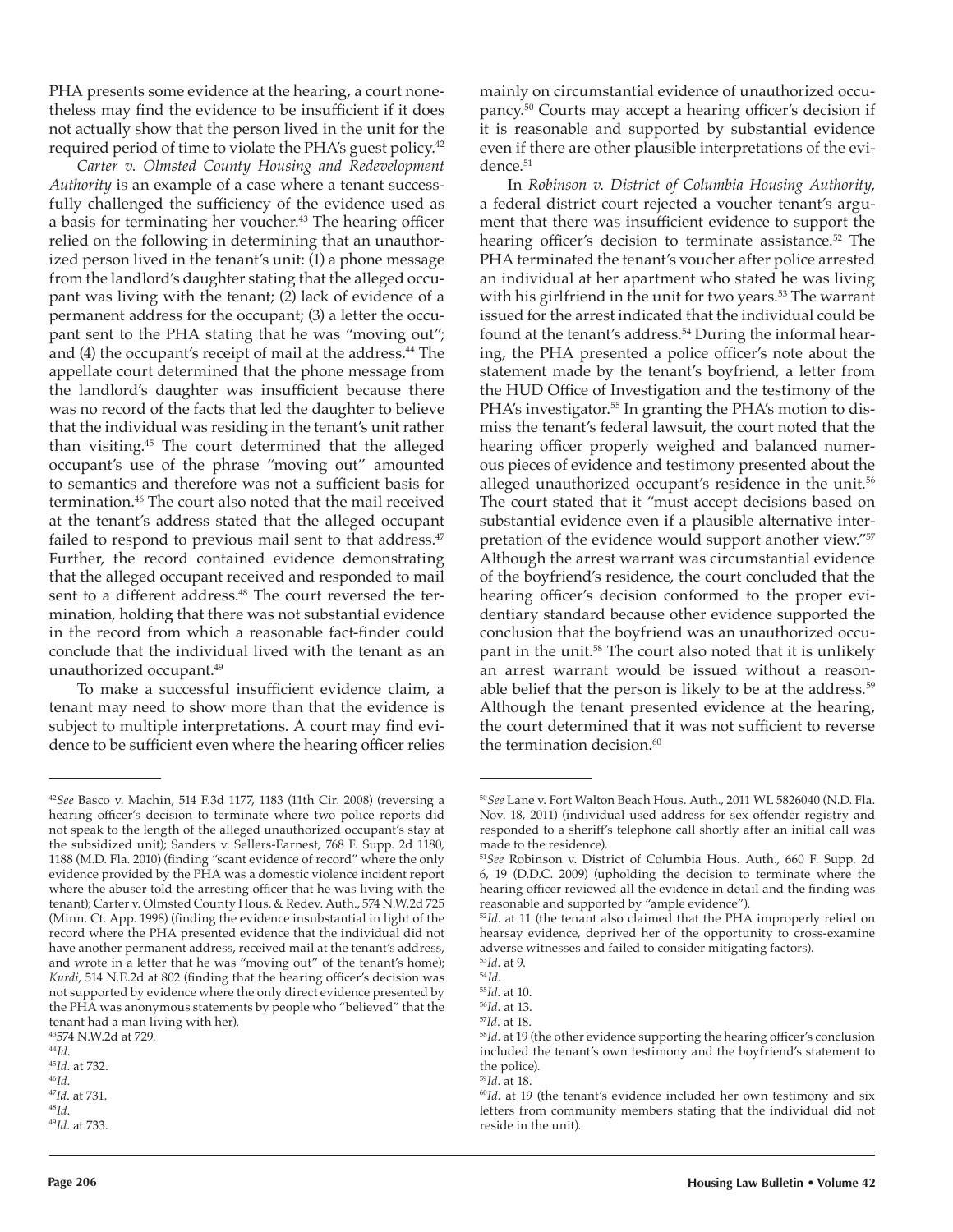### **Failure to Consider Relevant Evidence**

Another potential ground for challenging a voucher termination may arise if the hearing officer disregarded the tenant's evidence without reason.<sup>61</sup> For example, voucher tenants have challenged termination decisions where the hearing officer disregarded credible evidence of the alleged occupant's actual permanent address. $62$ While evidence to rebut the PHA's claim may not always be available, a tenant should try to present any evidence or testimony to show that an individual was a guest or visitor. This evidence may include a copy of the individual's lease, copies of bills sent to the individual at another address, testimony by the individual about another residence, an explanation of why the individual was at the unit, or evidence of how long the individual actually stayed at the unit. A tenant may satisfy her burden of production under the *Basco* standard if she presents unrebutted testimony that the individual did not reside in the unit, $63$  especially where the testimony is supported by other witnesses.<sup>64</sup>

*Hassan v. Dakota County Community Development Agency* is an example of a case where the court reversed a termination decision because the hearing officer failed to consider all relevant evidence presented at the informal hearing.<sup>65</sup> At the hearing, the PHA presented evidence that the tenant requested to add her husband to the unit and a child support document stating that the husband was residing in the unit.<sup>66</sup> The tenant testified that her husband was not yet living in the unit and that she indicated his residence in the unit on other documents in anticipation of the PHA's approval of his occupancy.<sup>67</sup> The tenant also presented a verification letter from the husband's landlord after the record of the hearing closed.<sup>68</sup> In reversing the hearing officer's decision, the court noted that a hearing officer must consider "contrary evidence or evi-

However, a court may uphold a hearing officer's decision to disregard a tenant's evidence if it is based on credibility determinations.72 In *Johnson v. Washington County Housing and Redevelopment Authority*, a PHA terminated a tenant's voucher on the basis of a sheriff's investigation and anonymous report that an unauthorized individual lived in the tenant's unit.<sup>73</sup> At the informal hearing, the investigating sheriff testified that the tenant made statements in a domestic assault report that her boyfriend lived with her for eight months.<sup>74</sup> The tenant testified that the police report statement was inaccurate and that her boyfriend had never lived in her unit.<sup>75</sup> After the hearing officer concluded that the tenant violated her family obligations, the tenant challenged the decision.<sup>76</sup> The court affirmed the hearing officer's decision because it was supported by substantial evidence.<sup>77</sup> The court noted that the hearing officer rejected the tenant's testimony in favor of the previous statements she made to police.78 The court stated that based on the record, "a rational conclusion clearly may follow: [the tenant's] self-serving testimony at the hearing was not as believable as the statement she gave to an officer responding to her call for help after a domestic assault report."<sup>79</sup>

#### **Use of Hearsay Evidence**

In many unauthorized occupant cases, advocates have raised constitutional due process claims to challenge PHAs' use of hearsay evidence during voucher termina-

<sup>73</sup>2001 WL 214190, at \*1.

<sup>74</sup>*Id*.

<sup>61</sup>Carter v. Olmsted County Hous. & Redev. Auth., 574 N.W.2d 725 (Minn. Ct. App. 1998) (concluding that a hearing officer's findings were legally insufficient where the tenant's evidence was disregarded without any explanation).

<sup>62</sup>*See* Hassan v. Dakota County Cmty. Dev. Agency, 2009 WL 437775 (Minn. Ct. App. Feb. 24, 2009) (hearing officer failed to consider tenant's testimony and a letter from husband's landlord); Rinzin v. Olmsted County Hous. & Redev. Auth., 2008 WL 4977576 (Minn. Ct. App. Nov. 25, 2008) (hearing officer failed to credit alleged unauthorized occupant's testimony and a letter from her new landlord).

<sup>63</sup>*See* Sanders v. Sellers-Earnest, 768 F. Supp. 2d 1180 (M.D. Fla. 2010).

<sup>64</sup>Kurdi v. DuPage County Hous. Auth., 514 N.E.2d 802 (Ill. App. Ct. 1987) (finding a hearing officer's decision to be against the "manifest weight of evidence" where the tenant's testimony was supported by two other witnesses).

<sup>65</sup>2009 WL 437775, \*1 (Minn. Ct. App. Feb. 24, 2009). The court also concluded that the termination decision was arbitrary and capricious because the hearing officer failed to consider relevant mitigating circumstances, including the tenant's limited English proficiency and the negative effect of the termination on her five children.

<sup>66</sup>*Id*. at \*2.

<sup>67</sup>*Id*. <sup>68</sup>*Id*.

dence from which conflicting inferences can be drawn."<sup>69</sup> In this case, the hearing officer did not consider or address the letter from the husband's landlord even though other post-hearing evidence was accepted.70 Because the hearing officer failed to consider the tenant's evidence, and the PHA did not produce sufficient evidence to prove that the husband resided in the unit, the court reversed the termination decision.<sup>71</sup>

<sup>69</sup>*Id*. at \*1.

<sup>70</sup>*Id*. at \*2.

<sup>71</sup>*Id*. at \*1.

<sup>72</sup>*See* Williams v. Hous. Auth. of Raleigh, 595 F. Supp. 2d 627, 631 (E.D.N.C. 2008) (noting that a hearing officer is permitted to assess the tenant's credibility); Jones v. Dakota County Cmty. Dev. Agency, 2009 WL 2151158 (Minn. Ct. App. July 21, 2009) (rejecting the argument that the hearing decision was unsupported by the record where the hearing officer's decision could be fairly interpreted to find that the tenant did not provide a credible explanation); Johnson v. Wash. County Hous. & Redev. Auth., 2001 WL 214190, at \*2 (Minn. Ct. App. Mar. 6, 2001) (noting that a rational conclusion that the tenant was not credible could follow where a tenant provided "self-serving testimony" at the hearing that conflicted with her previous statement given to police).

<sup>75</sup>*Id*. <sup>76</sup>*Id*.

<sup>77</sup>*Id*. at \*3.

<sup>78</sup>*Id*. at \*2.

<sup>79</sup>*Id*.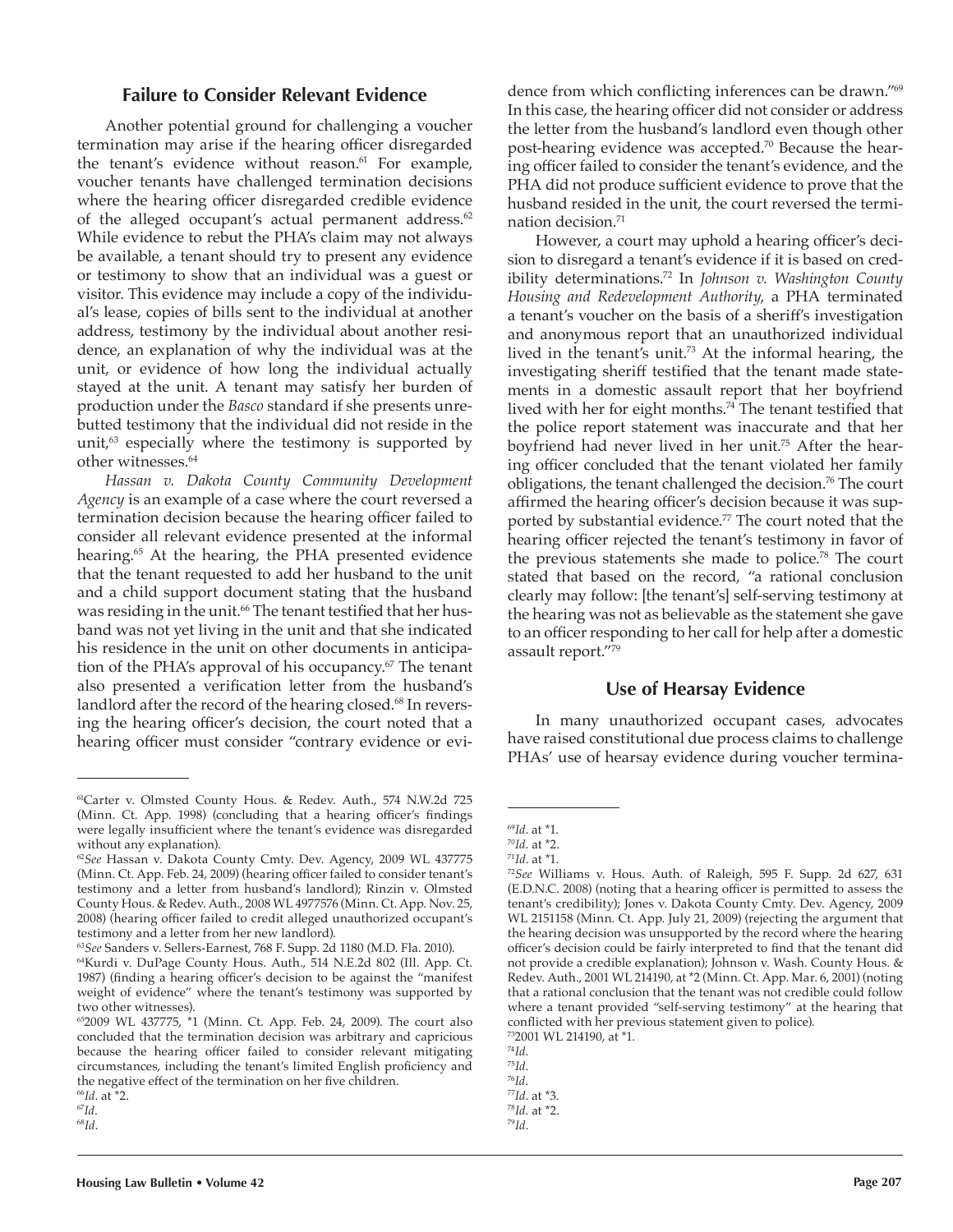tion hearings.<sup>80</sup> HUD regulations state that "evidence may be considered without regard to admissability under the rules of evidence applicable to judicial proceedings."<sup>81</sup> Federal district courts have interpreted both Supreme Court precedent and HUD regulations differently as to whether a termination may be based solely on hearsay evidence.<sup>82</sup> Advocates should expect PHAs to argue that HUD regulations expressly state that formal rules of evidence do not apply in voucher termination hearings and, therefore, a decision may be based solely on hearsay evidence.<sup>83</sup> Additionally, advocates should determine whether the hearsay evidence is reliable or supported by other evidence when assessing whether to challenge a hearing officer's termination decision.

Courts have held that hearsay may constitute sufficient evidence if certain factors are met that ensure the "underlying reliability and probative value" of the hearsay evidence.<sup>84</sup> These factors include whether "(1) the outof-court declarant was not biased and had no interest in the result of the case; (2) the opposing party could have obtained the information contained in the hearsay before the hearing and could have subpoenaed the declarant; (3) the information was not inconsistent on its face; and (4) the information has been recognized by courts as inherently reliable."85 Courts also may consider "whether statements are signed and sworn as opposed to anonymous, oral, or unsworn" and "whether the hearsay is corroborated."<sup>86</sup>

Depending on the reliability of the hearsay and the other evidence that was presented, tenants may be able to challenge termination decisions that were based on hearsay evidence. For example, in cases where the hearsay evidence is a domestic violence perpetrator's statement to the police, a tenant may be able to claim that any statements made by the perpetrator that he resides in the unit are biased and therefore unreliable, especially where there is no chance to cross-examine the perpetrator at the hearing.87 In addition, anonymous statements of a "belief" of the presence of an unauthorized occupant may be considered inadmissible hearsay where the declarant is unidentified and unavailable at the hearing.<sup>88</sup> Hearsay evidence

that is not authenticated by other evidence also may result in a court overturning a hearing officer's decision to terminate assistance.<sup>89</sup> Various courts have compared hearsay evidence to the unauthenticated police reports in *Basco* to decide whether to uphold the termination.<sup>90</sup> A tenant has a stronger case when the hearsay evidence lacks reliability or probative value.<sup>91</sup>

In *Kurdi v. DuPage County Housing Authority*, a tenant successfully challenged the use of hearsay evidence at her voucher termination hearing.<sup>92</sup> The PHA terminated the tenant's subsidy because of her failure to report her husband as a member of her residence.<sup>93</sup> At the hearing, the PHA presented public aid forms completed by the husband's former employers and testimony by a PHA employee that unidentified persons believed that a man was living with the tenant.<sup>94</sup> The court determined that the hearsay evidence in the form of unidentified persons' beliefs was not sufficiently reliable.<sup>95</sup> Additionally, the court determined that the other evidence against the tenant was circumstantial and therefore insufficient to support the hearing officer's decision.<sup>96</sup> Accordingly, the court reversed the termination decision.<sup>97</sup>

It may be more difficult for a tenant to overturn a termination decision in the following cases: the hearsay evidence is accompanied by direct evidence and testimony, the hearsay statements are reliable or the tenant had an opportunity to cross-examine any hearsay declarants.<sup>98</sup> For example, the court in *Lane v. Fort Walton Beach Housing Authority* granted the PHA's motion to dismiss a voucher tenant's federal lawsuit where the hearing officer's decision was supported by reliable hearsay evidence.<sup>99</sup> The hearsay evidence included a Section 8 case manager's testimony regarding a record of sheriff's calls to the voucher tenant's residence and the Florida sex offender registry, which listed the tenant's address as the alleged unauthor-

<sup>80</sup>Depending on the state's rules regarding the use of hearsay evidence in administrative hearings, advocates also may consider bringing a state law claim.

<sup>81</sup>24 C.F.R. § 982.555(e)(5) (2012).

<sup>82</sup>Homsey, *supra* note 39, at 532-35.

<sup>83</sup>Homsey, *supra* note 39, at 530 (noting that the HUD regulations do not explicitly ban hearsay evidence and that a tenant has no power to subpoena witnesses).

<sup>84</sup>Basco v. Machin, 514 F.3d 1177, 1182 (11th Cir. 2008).

<sup>&</sup>lt;sup>85</sup>Id. (noting that the most important factor that advises against basing a termination decision solely on hearsay statements is whether the tenant may subpoena the witness).

<sup>86</sup>Kurdi v. DuPage County Hous. Auth., 514 N.E.2d 802, 806 (Ill. App. Ct. 1987) (citing Calhoun v. Bailar, 626 F.2d 145, 149 (9th Cir. 1980)).

<sup>87</sup>*See* Sanders v. Sellers-Earnest, 768 F. Supp. 2d 1180, 1187 (M.D. Fla. 2010) (stating that a person arrested for domestic violence based on the tenant's accusation has potential bias against the tenant).

<sup>88</sup>*See Kurdi*, 514 N.E.2d at 806 (noting that courts have restricted the use

of hearsay evidence that is "immaterial, irrelevant, or unreliable").

<sup>89</sup>*See* Basco v. Machin, 514 F.3d 1177 (11th Cir. 2008) (concluding that two police reports were legally insufficient to support the claim that a single individual resided in the unit where the names in the report were not the same and no other facts supported the hearsay evidence).

<sup>90</sup>Homsey, *supra* note 39, at 543-45.

<sup>91</sup>*See* Litsey v. Hous. Auth. of Bardstown, 1999 WL 33604017 (W.D. Ky. Apr. 1, 1999) (finding hearsay evidence insufficient where letters did not support inference that unauthorized occupant lived with voucher tenant); Carter v. Olmsted County Hous. & Redev. Auth., 574 N.W.2d 725, 731 (Minn. Ct. App. 1998) (finding the hearsay evidence insufficient where there were no facts stated to support the belief that an unauthorized occupant was residing in the unit).

<sup>92514</sup> N.E.2d at 803.

<sup>93</sup>*Id*. at 804.

<sup>94</sup>*Id*.

<sup>95</sup>*Id*. at 806. <sup>96</sup>*Id*.

<sup>97</sup>*Id*. at 807.

<sup>98</sup>*See* Lane v. Fort Walton Beach Hous. Auth., 2011 WL 5826040 (N.D. Fla. Nov. 18, 2011); Robinson v. District of Columbia Hous. Auth., 660 F. Supp. 2d 6 (D.D.C. 2009); Thomas v. Hernando County Hous. Auth., 2008 WL 4844761 (M.D. Fla. Nov. 6, 2008); Williams v. Hous. Auth. of Raleigh, 595 F. Supp. 2d 627 (E.D.N.C. 2008).

<sup>99</sup>2011 WL 5826040, at \*6.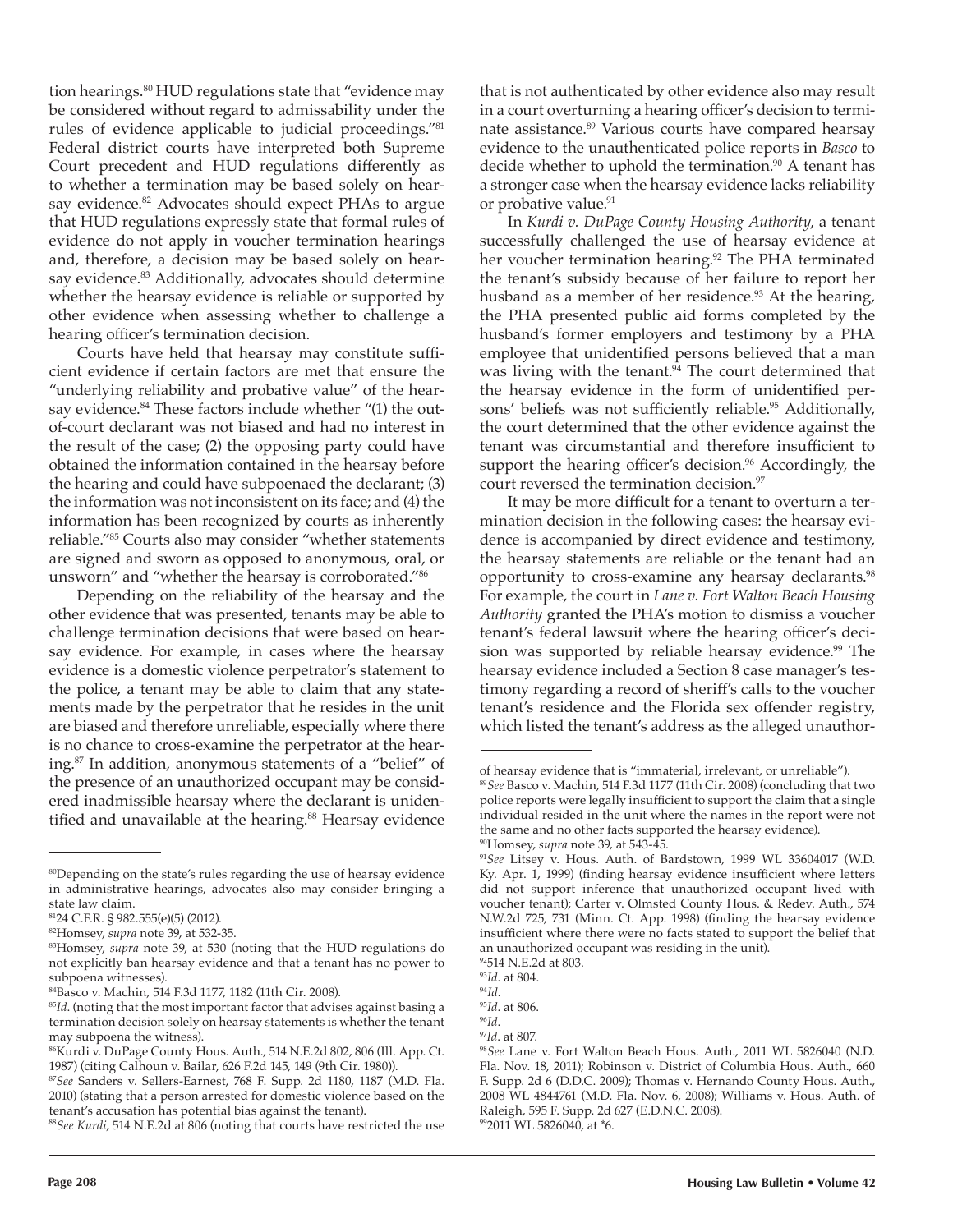ized occupant's residence.<sup>100</sup> The tenant argued that the evidence was insufficient because the PHA did not present "personal, direct knowledge" of the occupant's residence in the unit.<sup>101</sup> The court determined that the sex offender registry was reliable hearsay evidence because state law makes it a felony to misreport a residential address in the registry.<sup>102</sup> The court also determined that the sheriff's call log supported the inference that the tenant was in communication with the occupant.<sup>103</sup> According to the log, when the sheriff's office phoned the tenant's residence, the person answering stated that the alleged unauthorized occupant "was not in."104 Within hours, the occupant called the sheriff's office to inquire "why deputies were looking for [him]."105 The court concluded that the hearsay evidence was adequate to support the hearing officer's decision because the identity of the individual referenced in the sheriff's call log was clear, and that individual's permanent address was listed as the tenant's residence.<sup>106</sup>

# **Cross-Examination of Adverse Witnesses**

When challenging the reliability of hearsay evidence in unauthorized occupant cases, advocates often raise related arguments regarding the tenant's right to crossexamine adverse witnesses. In several unauthorized occupant cases, voucher tenants have argued that their due process rights were violated where the hearing officer's decision was substantially based on evidence from adverse witnesses who were not present at the termination hearing. HUD regulations state that a tenant may "question any witnesses,"<sup>107</sup> although some courts have held that a Section 8 tenant has a limited right to crossexamine only those witnesses who are present at the hearing.108 The ability to cross-examine witnesses becomes most relevant where a PHA offers evidence in the form of police reports, statements, or other hearsay evidence without presenting the declarant as a witness to testify at the hearing. Advocates should consider what hearsay evidence will be relied upon prior to a hearing and request that any hearsay declarants be present at the hearing to minimize the potential negative impact the hearsay evidence may have.

In *Sanders v. Sellers-Earnest*, a tenant successfully argued that termination of her voucher violated due process requirements because she did not have an oppor-

- <sup>102</sup>*Id*. at \*4.
- <sup>103</sup>*Id*. at \*5. <sup>104</sup>*Id.*
- 

<sup>105</sup>*Id.* <sup>106</sup>*Id*.

<sup>107</sup>24 C.F.R. § 982.555(e)(5) (2012).

tunity to cross-examine adverse witnesses.109 At the voucher termination hearing, the PHA presented police reports and documents containing statements from the alleged unauthorized occupant that he lived with the voucher tenant and that they were cohabitants.<sup>110</sup> The tenant argued that the hearing officer's decision was based solely on unreliable hearsay.<sup>111</sup> The court noted that the police reports were not in the hearing's record, and the only evidence supporting the decision was the hearing officer's description of the reports.112 Because the tenant was unable to cross-examine the reporting officers or the alleged unauthorized occupant at the hearing, the evidence in the police reports could not be tested for reliability.113 The court concluded that the tenant's right to due process was violated because the hearsay evidence was not reliable and the tenant was not given the opportunity to cross-examine the hearsay declarants.114 Accordingly, the court granted a preliminary injunction enjoining the PHA from terminating the tenant's voucher.<sup>115</sup>

In contrast, the court in *Williams v. Housing Authority of the City of Raleigh* determined that the inability to cross-examine a witness did not violate the tenant's right to due process because the tenant denied an offered continuance of the hearing.<sup>116</sup> The hearing officer considered three written statements by the tenant's former landlord, who was not present at the hearing.<sup>117</sup> The tenant objected to the written statements because she did not have an opportunity to cross-examine the landlord.118 The PHA and the hearing officer agreed to continue the hearing to allow the the tenant the opportunity to cross-examine the landlord, but the tenant declined the continuance.<sup>119</sup> The court determined that the tenant waived her right to cross-examine the landlord when she declined the opportunity to continue the hearing.<sup>120</sup> Therefore, the hearing officer properly considered the landlord's written statements and "followed a procedurally fair process."<sup>121</sup>

### **Conclusion**

Advocates representing tenants in unauthorized occupancy cases can assert several due process arguments to avoid unnecessary terminations or to challenge terminations that already have occurred. Ensuring that the burden of proof is at least initially on the PHA to show

*Id*. at 1183. *Id*. at 1186. *Id*. at 1187. <sup>113</sup>*Id*. *Id*. at 1188. <sup>115</sup>*Id.* 595 F. Supp. 2d 627, 634 (E.D.N.C. 2008).

<sup>109</sup>768 F. Supp. 2d 1180 (M.D. Fla. 2010).

<sup>117</sup>*Id*. at 629.

<sup>100</sup>*Id*. at \*1.

<sup>101</sup>*Id*. at \*3.

<sup>108</sup>*See* Gammons v. Mass. Dep't of Hous. & Cmty. Dev., 523 F. Supp. 2d 76 (D. Mass. 2007); Tomlinson v. Machin, 2007 WL 141192 (M.D. Fla. Jan. 16, 2007).

<sup>118</sup>*Id*. at 635.

<sup>119</sup>*Id*.

<sup>120</sup>*Id*. 121*Id*. at 633.